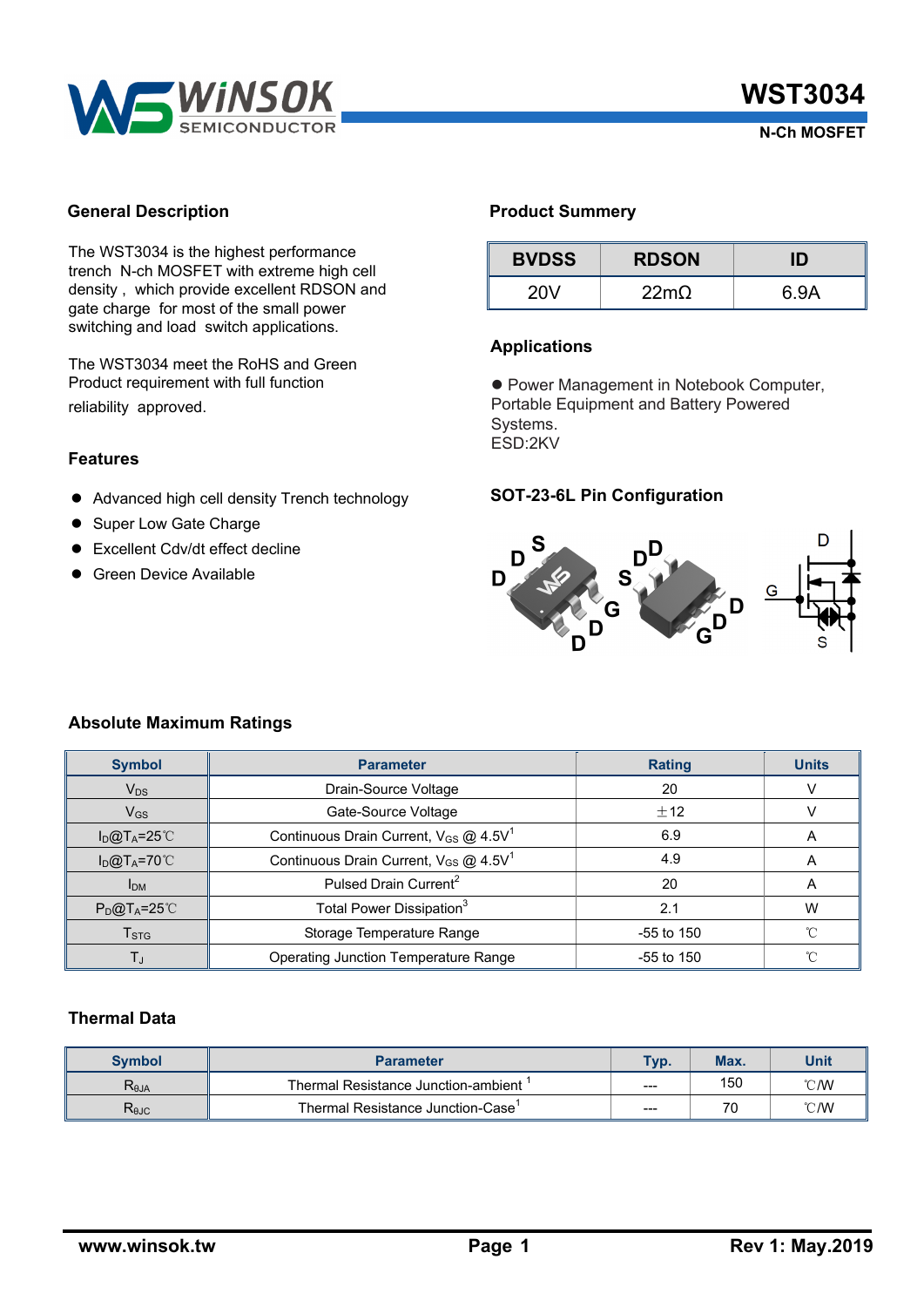

 **N-Ch MOSFET**

# **Electrical Characteristics (TJ=25** ℃**, unless otherwise noted)**

| <b>Symbol</b>                            | <b>Parameter</b>                               | <b>Conditions</b>                                                                                                                       | Min.  | Typ.    | Max.   | <b>Unit</b>                                        |
|------------------------------------------|------------------------------------------------|-----------------------------------------------------------------------------------------------------------------------------------------|-------|---------|--------|----------------------------------------------------|
| <b>BV<sub>DSS</sub></b>                  | Drain-Source Breakdown Voltage                 | V <sub>GS</sub> =0V, I <sub>D</sub> =250uA                                                                                              | 20    | $---$   | ---    | $\vee$                                             |
| $\triangle$ BV $_{\rm DSS}/\triangle$ TJ | <b>BVDSS Temperature Coefficient</b>           | Reference to $25^{\circ}$ , $I_{D}$ =1mA                                                                                                | $---$ | 0.022   | ---    | $V^{\circ}C$                                       |
| $R_{DS(ON)}$                             | Static Drain-Source On-Resistance <sup>2</sup> | $\rm V_{GS}$ =4.5V,I $\rm _D$ =6.2A                                                                                                     | $---$ | 20      | 24     | $m\Omega$                                          |
|                                          |                                                | $V_{GS} = 2.5V$ , $I_D = 5.2A$                                                                                                          | ---   | 26      | 32     |                                                    |
| $V_{GS(th)}$                             | Gate Threshold Voltage                         | $V_{GS} = V_{DS}$ , $I_D = 250uA$                                                                                                       | 0.5   | 0.7     | 1.5    | V                                                  |
| $\triangle$ V <sub>GS(th)</sub>          | V <sub>GS(th)</sub> Temperature Coefficient    |                                                                                                                                         | ---   | $-2.33$ | ---    | $mV$ <sup><math>\degree</math><math>C</math></sup> |
| $I_{DSS}$                                | Drain-Source Leakage Current                   | $\mathsf{V}_\mathsf{DS}$ =16V , $\mathsf{V}_\mathsf{GS}$ =0V , T $_\mathsf{J}$ =25℃                                                     | $---$ | $---$   | 1      | uA                                                 |
|                                          |                                                | $V_{DS}$ =16V, V <sub>GS</sub> =0V, TJ=55℃                                                                                              | ---   | ---     | 5      |                                                    |
| $_{\text{GSS}}$                          | Gate-Source Leakage Current                    | $V_{GS} = \pm 12V$ , $V_{DS} = 0V$                                                                                                      | $---$ | ---     | $+100$ | nA                                                 |
| gfs                                      | Forward Transconductance                       | $\mathsf{V}_{\mathsf{DS}}$ =5V , I <sub>D</sub> =5A                                                                                     | $---$ | 18      |        | S                                                  |
| R <sub>g</sub>                           | Gate Resistance                                | $V_{DS}$ =0V, $V_{GS}$ =0V, f=1MHz                                                                                                      | ---   | 1.5     | 3      | $\Omega$                                           |
| $Q_g$                                    | Total Gate Charge (4.5V)                       | $V_{\text{DS}}$ =10V . $V_{\text{GS}}$ =4.5V . I $_{\text{D}}$ =6.2A                                                                    | $---$ | 12      | 17     |                                                    |
| $Q_{gs}$                                 | Gate-Source Charge                             |                                                                                                                                         |       | 1.4     | 2.0    | nC                                                 |
| $Q_{gd}$                                 | Gate-Drain Charge                              |                                                                                                                                         | $---$ | 2.3     | 3.2    |                                                    |
| $T_{d(on)}$                              | Turn-On Delay Time                             | $\mathsf{V}_{\mathsf{DD}}$ =10V , $\mathsf{V}_{\mathsf{GEN}}$ =4.5V , $\mathsf{R}_{\mathsf{G}}$ =6 $\Omega$<br>$ID=5A$ , RL=10 $\Omega$ | $---$ | 5       | 10     |                                                    |
| $T_{r}$                                  | <b>Rise Time</b>                               |                                                                                                                                         | $---$ | 9       | 17     |                                                    |
| $T_{d(off)}$                             | Turn-Off Delay Time                            |                                                                                                                                         | $---$ | 25      | 46     | ns                                                 |
| $T_f$                                    | Fall Time                                      |                                                                                                                                         |       | 5       | 10     |                                                    |
| $C_{iss}$                                | Input Capacitance                              | $V_{DS}$ =10V, $V_{GS}$ =0V, f=1MHz                                                                                                     | $---$ | 600     | 800    |                                                    |
| $C_{\text{oss}}$                         | <b>Output Capacitance</b>                      |                                                                                                                                         |       | 135     | 180    | pF                                                 |
| C <sub>rss</sub>                         | Reverse Transfer Capacitance                   |                                                                                                                                         | $---$ | 125     | 175    |                                                    |

### **Diode Characteristics**

| <b>Symbol</b>           | <b>Parameter</b>                         | <b>Conditions</b>                                                   | Min.    | Typ. | Max. | <b>Unit</b> |
|-------------------------|------------------------------------------|---------------------------------------------------------------------|---------|------|------|-------------|
| $\mathsf{I}_\mathsf{S}$ | Continuous Source Current <sup>1,4</sup> |                                                                     | $- - -$ |      | 1.4  | Α           |
| $I_{SM}$                | Pulsed Source Current <sup>2,4</sup>     | $ V_G=V_D=0V$ , Force Current                                       | ---     | ---  | 20   | А           |
| $V_{SD}$                | Diode Forward Voltage <sup>2</sup>       | $ V_{\text{GS}}$ =0V , I $_{\text{S}}$ =1A , T $_{\text{J}}$ =25℃ . | ---     | ---  | 1.3  |             |
| $t_{rr}$                | Reverse Recovery Time                    |                                                                     | ---     | 16   | ---  | nS          |
| $Q_{rr}$                | Reverse Recovery Charge                  | llF=6.2A,dl/dt=100A/µs , Tյ=25℃                                     | $---$   | 10   | ---  | nС          |

Note :

1. The data tested by surface mounted on a 1 inch<sup>2</sup> FR-4 board with 2OZ copper.

2. The data tested by pulsed, pulse width  $\leq$  300us, duty cycle  $\leq$  2%

3.The power dissipation is limited by 150℃ junction temperature

4. The data is theoretically the same as  $I_D$  and  $I_{DM}$ , in real applications, should be limited by total power dissipation.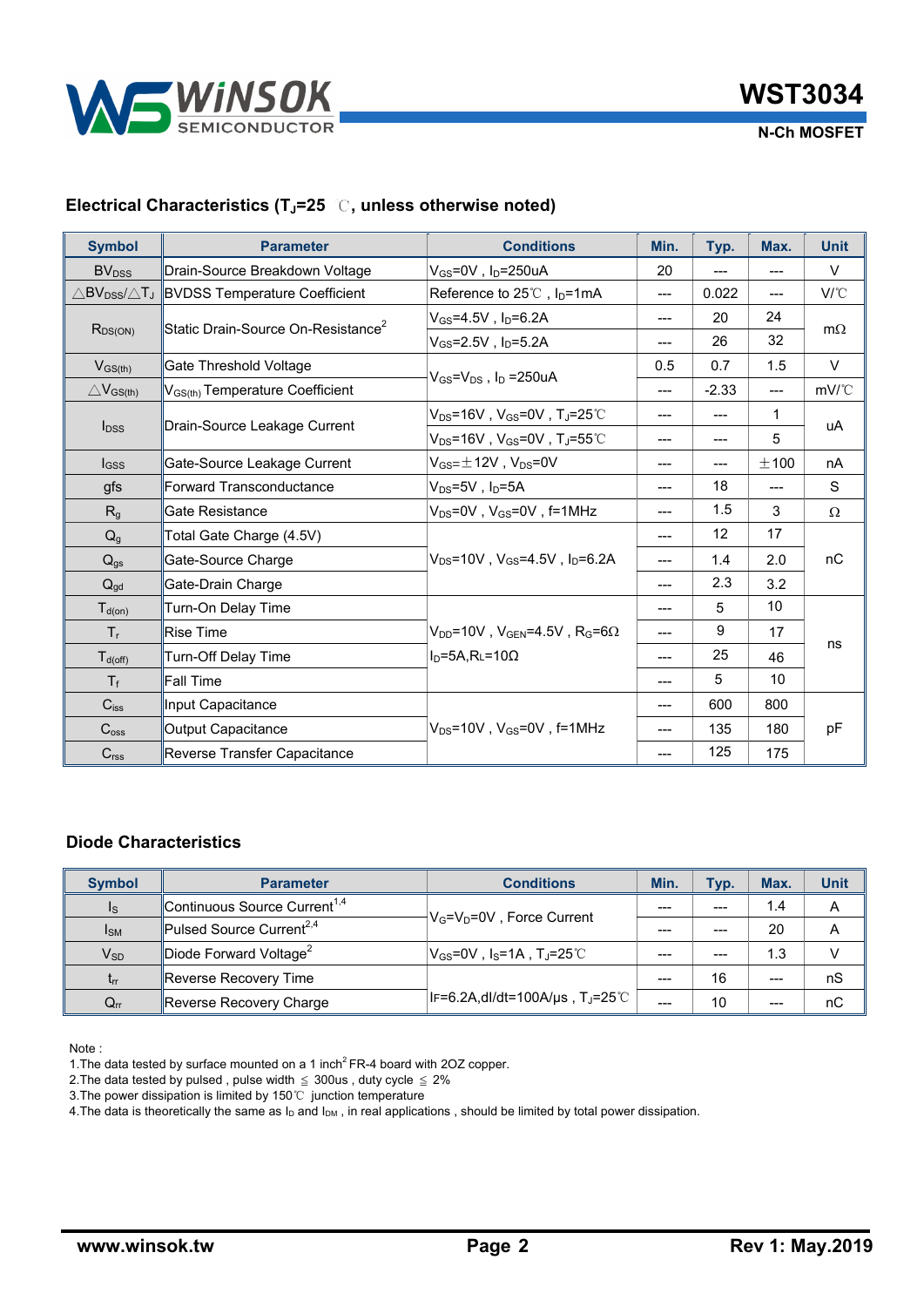

# **WST3034**

 **N-Ch MOSFET**





**Fig.1 T ypical Output Characteristics** 



**Forward Characteristics Of Reverse Fig.4 Gate-Charge Characteristics** 



**Fig.5 Normalized V<sub>GS(th)</sub> vs. T<sub>J</sub>** 



**Fig.2 On-Resistance vs. Gate-Source** 





**Fig.6 Normalized R<sub>DSON</sub> vs. T<sub>J</sub>**